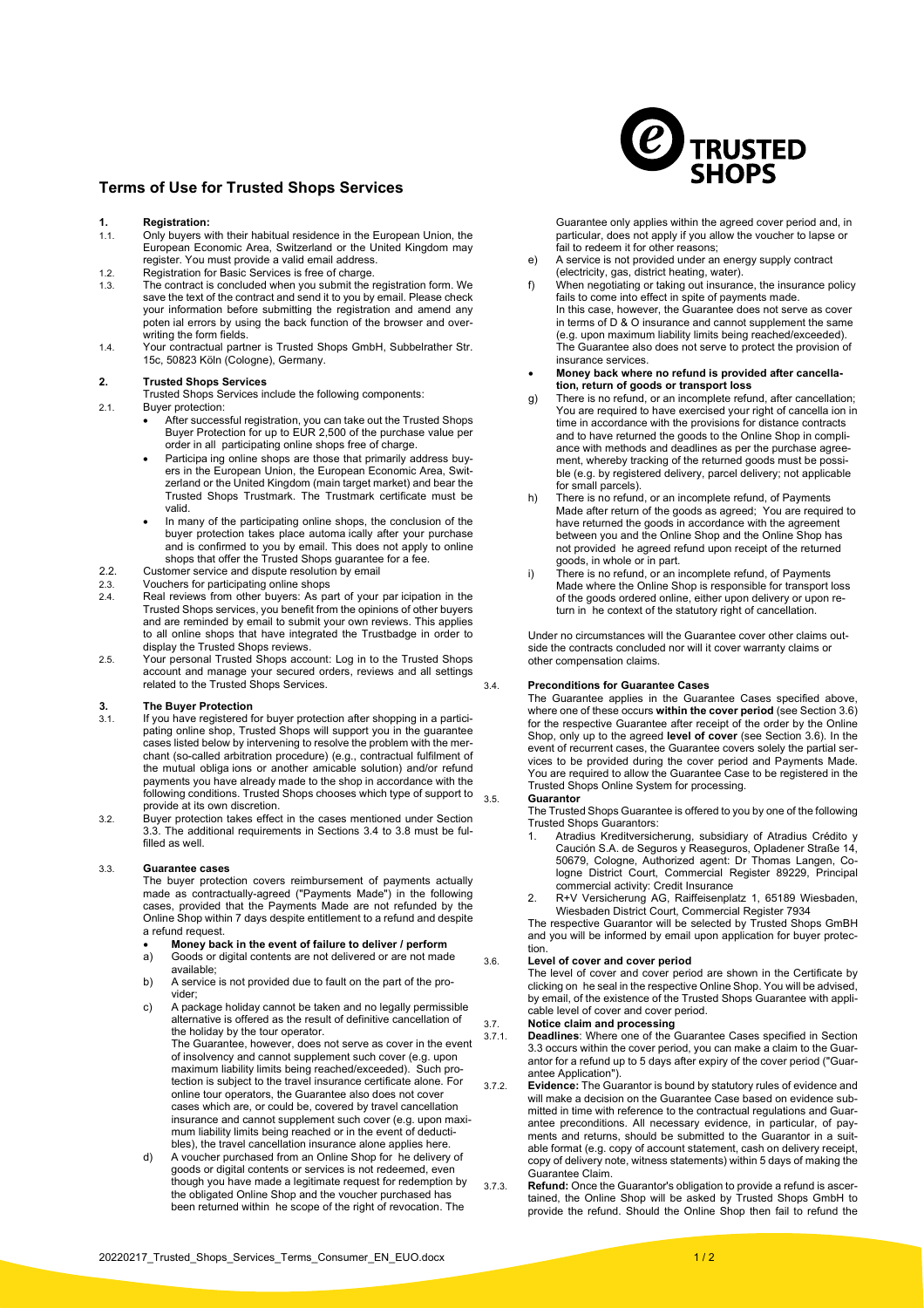Payment Made within 5 days, you will receive your money back from the Guarantor within the scope of the Trusted Shops Guarantee.

<span id="page-1-0"></span>3.8. **Obligation to mitigate loss and agreement to assignment** You are required to take all possible measures to avoid the occurrence of a Guarantee Case and/or to get back payments already made.

> If you obtain a refund under a Guarantee, you irrevocably assign, step by step, all claims against and receivables from the Online Shop and third parties (e.g. insurances, such as travel cancellation insurance), which are connected to the transaction secured, with all ancillary rights, to the Guarantor. The Guarantor accepts the assignment.

#### **4. Right to cancel for customers**

Consumers have the right to cancel as described in the following.

#### **Right to cancel**

You have the right to cancel this contract within 14 days without giving 5. any reason.

The cancellation period will expire after 14 days from the day of the conclusion of the contract.

To exercise the right to cancel, you must inform us (Trusted Shops GmbH, Subbelrather Straße 15c 50823 Köln, Tel.: +44 20 33645 906, Fax: +49 221 77536 89, guarantee@trustedshops.com) of your decision to cancel this contract by a clear statement (e.g. a letter sent by post, fax or e-mail). You may use the attached model cancellation form, but it is not obligatory.

To meet the cancellation deadline, it is sufficient for you to send your communication concerning your exercise of the right to cancel before the cancellation period has expired.

#### **Effects of cancellation**

If you cancel this contract, we will reimburse to you all payments received from you, including the costs of delivery (except for the supplementary costs arising if you chose a type of delivery other than the least ex-pensive type of standard delivery offered by us).

We will make the reimbursement without undue delay, and not later than 14 days after the day on which we are informed about your de- 5.4. cision to cancel this contract.

We will make the reimbursement using the same means of payment as you used for the initial transaction, unless you have expressly agreed otherwise; in any event, you will not incur any fees as a result of the reimbursement.

If you requested to begin the performance of services during the cancellation period, you shall pay us an amount which is in proportion to what has been performed until you have communicated us your cancellation from this contract, in comparison wi h the full coverage of the contract.

End of information on he right to cancel.

#### **Model cancellation form**

(If you want to cancel the contract, please fill out the form below and send it back to us)

- To Trusted Shops GmbH, Subbelrather Straße 15c 50823 Köln, Tel.: +49 221 77536 77, Fax: +49 221 77536 89 and [guaran](mailto:guarantee@trustedshops.com)[tee@trustedshops.com:](mailto:guarantee@trustedshops.com)
- I / We (\*) hereby give notice that I /We (\*) cancel my/our (\*) contract - of sale of he following goods (\*)/for the supply of the following service (\*)
- Ordered on (\*)/received on (\*)
- Name of consumer
- Address of consumer(s)
- Signature of consumer(s) (only if his for is no ified on paper) -**Date**

(\*)Delete as appropriate

# **5. Final provisions**

5.1. **Duration and Termination** The Trusted Shops Services Contract is concluded for an indefinite period and may be terminated by either party at any time with imme-.<br>diate effect.

#### 5.2. **Amendments**

Amendments to the Terms of Use will be provided to you in text form no later than six weeks before their proposed effective date. If we do not receive a notifica ion of rejection in text form from you before the date on which the amendments take effect, this will be considered as your consent to the proposed amendments. The effects of your consent will be indicated to you separately in he respec ive notification you receive from us. The amended version of the Terms of Use, or the additionally introduced conditions, will then form the basis for the further business relationship between you and Trusted Shops. Trusted Shops reserves the right to extend or limit the use of free services in the future.

- 5.3. This Agreement and all disputes arising out of, or in connec ion with it are governed exclusively by German law. In terms of consumer contracts, his choice of law applies only insofar as it does not deprive consumers of the protection granted to them by mandatory provisions of he law of the state in which the consumer has his/her habitual residence.
	- If the customer is a merchant, a legal entity under public law or a special fund under public law, the place of jurisdiction is Köln (Cologne), unless there is an exclusive place of jurisdiction. The same applies if the customer does not have a general place of jurisdiction in Germany or if the customer's domicile or habitual residence are not known at the time the action is brought.
- 5.5. The contractual language is English.<br>5.6. Declarations concerning the service
	- 5.6. Declarations concerning the service contract are only valid if they are received in text form.
- 5.7. Complaints may be addressed to the competent supervisory authority, the Federal Financial Supervisory Authority - Insurance Division, Graurheindorfer Straße 108, 53117 Bonn, Germany.
- 5.8. Online dispute resolution in accordance with Art. 14 (1) ODR Regulation: The European Commission provides a platform for online dispute resolution (OS), which you can access at [http://ec.eu](http://ec.europa.eu/consumers/odr/)[ropa.eu/consumers/odr/.](http://ec.europa.eu/consumers/odr/) Consumers may use this platform for the settlement of their disputes. We are happy to voluntarily participate in an extrajudicial arbitration procedure.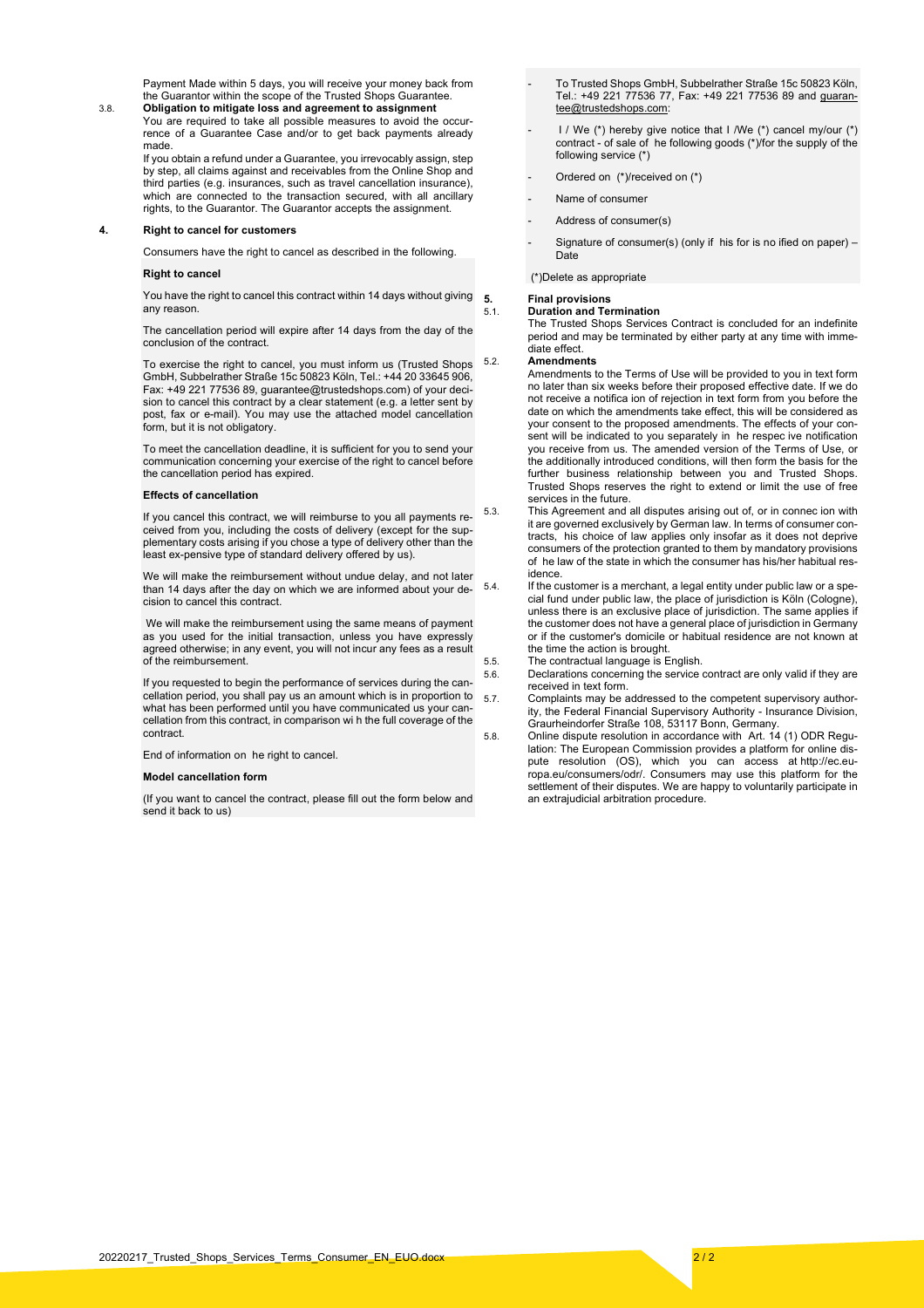

### **Privacy Policy for the Use of the Trusted Shops services**

The following Privacy Policy provides information on the processing of personal data (hereinafter also referred to as 'data') in the context of using the Trusted Shops Buyer Protection and other Trusted Shops services. They apply in addition to the general Privacy Policy which is available [here.](https://www.trustedshops.co.uk/imprint/#user-privacy-policy) There you will find in particular information about the data controller and your rights. If you have any questions or wish to exercise your data protection rights, please contact us at [privacy@trustedshops.com.](mailto:privacy@trustedshops.com)

### **1. Definitions**

Insofar as no specific definition is listed and the terms are legally defined in Art. 4 GDPR, the definitions from the GDPR apply.

"**Review Invite"**: A review invite is a message sent via email or SMS that contains a personal link to allow you to submit a review for a specific business.

"**Guarantor**": Trusted Shops uses insurers as guarantors to provide its services. Your purchase is covered by one of the listed guarantors.

"**Joint Controllership**": Joint controllership describes the configuration in which Trusted Shops is jointly responsible for a processing operation with one or more other controllers in accordance with Art. 26 GDPR because the purposes and means of the processing are determined jointly.

"**Partner Company"**: Partner company means a company that uses Trusted Shops services (e.g., buyer protection, the review platform, widgets) and may possibly process personal data together with Trusted Shops.

"**Online presence**": The online presence(s) (e.g., webshop, shop application on third-party sites, website, etc.) of the partner company that bears the Trusted Shops seal of approval, uses the review system or/and other services of Trusted Shops that are related to the processing activities described in this Privacy Policy.

"**Trustbadge/Widget**": Trusted Shops provides various widgets that a company can integrate into its online presence. The widgets are used, for example, to display the average value of collected reviews or to inform about the certification and buyer protection of Trusted Shops and to enable the use of the Trusted Shops services. The Trustbadge is a special form of these widgets.

"**Trustcard"**: The Trustcard appears on the online presence of partner companies following a completed order. By clicking on the correspondingly marked button, you have the option of registering to receive review invitations or/and buyer protection or to completely secure your purchase.

"**Buyer Protection**": Trusted Shops Buyer Protection is a purchase protection that takes place at Trusted Shops certified partner companies. You can find more information [here.](https://www.trustedshops.co.uk/buyer-protection/)

### **2. Information on the controllers subject to data protection law**

The services described below are provided by Trusted Shops GmbH (hereinafter referred to as Trusted Shops) as the controller subject to data protection law.. You can find contact information in the [Legal](https://www.trustedshops.co.uk/imprint/) [Notice](https://www.trustedshops.co.uk/imprint/) and the general [Data protection information.](https://www.trustedshops.co.uk/imprint/#user-privacy-policy) For certain processing activities, there is also joint controllership in accordance with Art. 26 GDPR. In these cases, Trusted Shops determines the purposes and means of processing jointly with one or more other controllers. This may also involve an exchange of data. Those processing activities for which there is joint controllership, as well as the areas of responsibility, are identified accordingly in this Privacy Policy.

# **3. Data collection for the use of the services**

3.1 Collection of personal data when widgets are displayed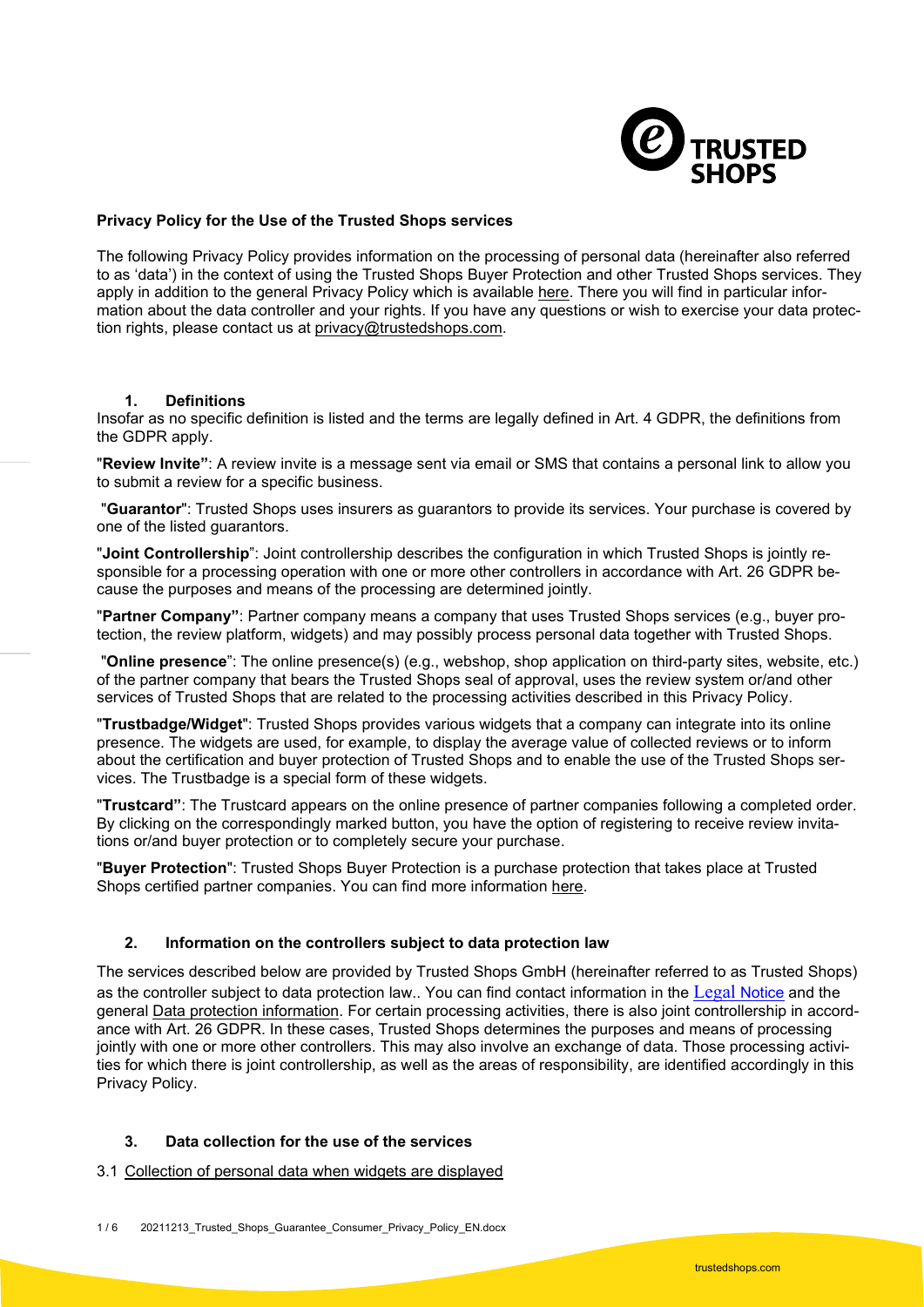In order to display the Trusted Shops seal of approval and any reviews collected, as well as to offer Trusted Shops products to buyers after they have placed an order, the so-called Trusted Shops Trustbadge or other widgets are integrated into the online presence of the partner company. The Trustbadge is provided by a CDN provider (content delivery network; subcontractor). Trusted Shops uses a service provider from the USA, whereby the processing takes place on servers in the country from which the website request is made. If you access the website from the EU, the processing will, therefore, take place in the EU. The partner company and Trusted Shops are jointly responsible for the display of the Trustbadge/widget in accordance with Art. 26 GDPR.

In order to display the Trustbadge/widget, the processing of your IP address is technically necessary, among other things. The processing is based on Art. 6 (1) (f) GDPR and is necessary to fulfil the legitimate interest of the shop to offer buyer protection or to advertise it or the shop's collected reviews. Insofar as the partner company asks for your consent, the legal basis is Art. 6 (1) (a) GDPR.

When the Trustbadge/widget is called up, the web server automatically saves a so-called server log file, which also contains your IP address, date and time of the call, amount of data transferred and the requesting provider (access data) and documents the call. The server log file is stored for 90 days and then deleted or anonymised. The legal basis is Art. 6 (1) (f) GPDR. The processing is necessary for the prevention of fraud and abuse, for the optimisation of our offer and website, as well as to ensure that the website or the Trustbadge, or other widget function properly.

# 3.2 Registration via the Trusted Shops website or a shop website

The input of your personal data is done by you when registering for the use of the [Trusted Shops Services.](https://www.trustedshops.com/tsdocument/BUYER_AUTO_PROTECTION_TERMS_en.pdf) The following data is collected:

### **[Buyer Protection:](https://auth.trustedshops.com/auth/realms/myTS/protocol/openid-connect/registrations?client_id=consumer-web&response_type=code)**

- First and last name (only when registering via the Trusted Shops website)
- Email address
- Password (if applicable) (for login to the Consumer World)

The initial collection of data takes place when you register for the use of Trusted Shops services either directly on our website or following a purchase in a partner company certified by Trusted Shops via the so-called Trusted Shops Trustcard. In order to render the Trusted Shops services you have booked, i.e. securing your purchase at a certified partner company carrying the Trusted Shops Trustmark with the buyer protection, the partner company you purchased from, transmits the order data to us. Whether you are already registered for buyer protection is first determined by transmission of the email address which has been hashed by a cryptological one-way function by the partner company to Trusted Shops. After checking for a match, the parameter is automatically deleted. If you are registered for the use of Trusted Shops Services, the following order data is automatically transferred to Trusted Shops GmbH.

- Email address:
- Shop ID
- Order number
- Order total and currency
- Order date
- Payment method

Your data will be used for contractual performance in accordance with Art. 6 (1) (b) GDPR in order to be able to offer you the Trusted Shops services for buyers. If we receive the data required for the provision of the services by integrating the Trustbadge into the online presence of the partner company from which you have made a purchase, this partner company is jointly responsible with Trusted Shops for the data collection. For further information, please refer to Clause 12.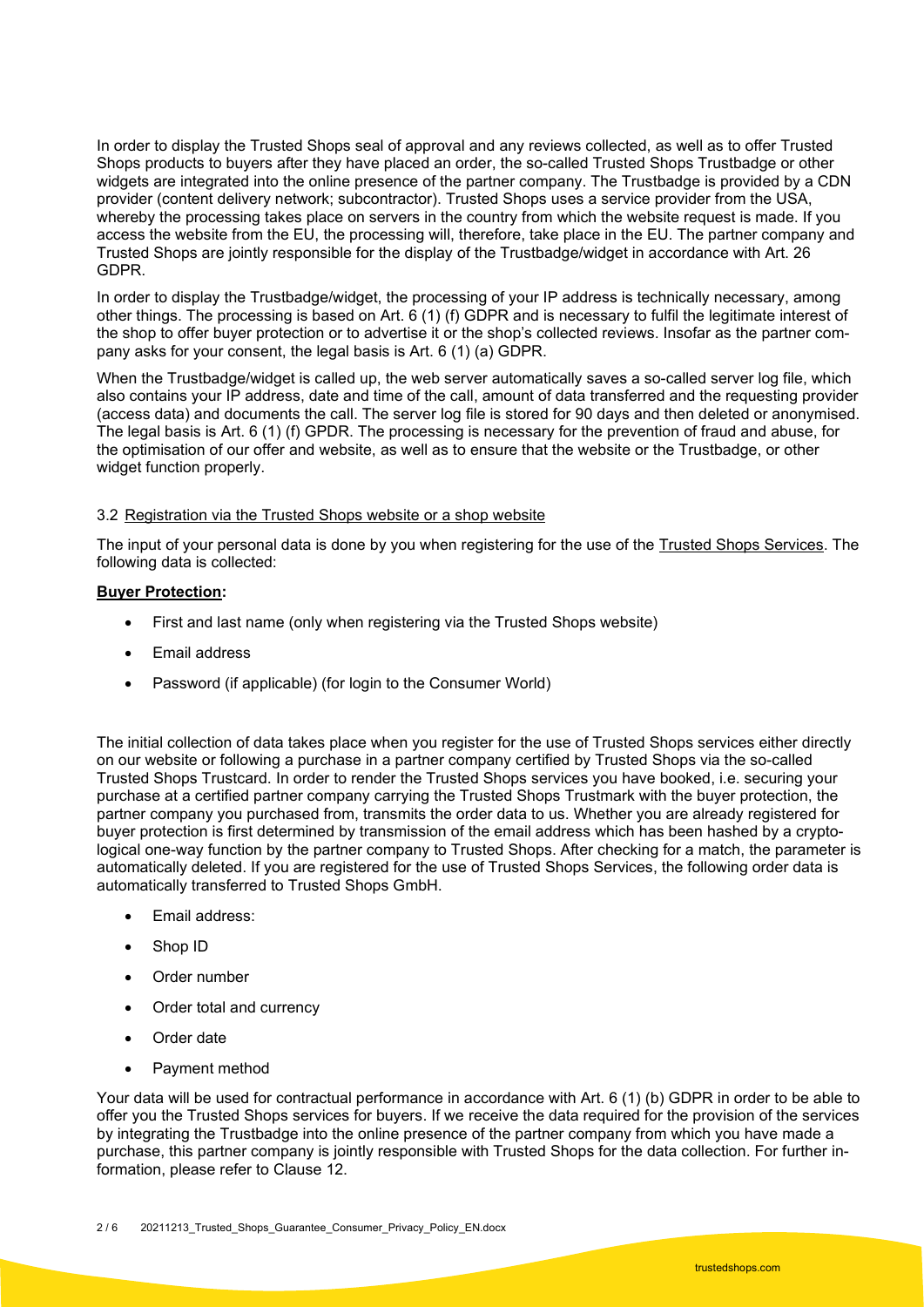# 3.3 Social Login via Facebook or Google

You have the option to link your Trusted Shops account for buyers with your Facebook account or your Google account. In this case, in future, you will only need to authenticate yourself on Facebook or Google using your login data in order to also be logged into your Trusted Shops membership account for buyers.

For this purpose, you will be asked to consent to the transmission of the following data to Trusted Shops when the link is established for the first time:

Facebook: Email address, name, profile photo, age range (e.g., 35-39), language, country and other data that you have set as publicly visible on your Facebook profile.

Google: Email address, name, profile photo and other data that you have set as publicly visible on your Google profile.

The data that Trusted Shops receives from Facebook or Google is used on the basis of your consent in accordance with Art. 6 (1) (a) GDPR to help you design your shopper profile. Facebook receives the email address from Trusted Shops when you first link Facebook to your Trusted Shops account in order to identify you as a user, and subsequently only the ID that has been defined for you between the two systems as an authentication feature. Facebook or Google does not receive any other data. You can unlink the accounts at any time and revoke the transfer of data with effect for the future by changing your settings on Faceboo[k\(here\)](https://www.facebook.com/settings?tab=applications) or Googl[e\(here\)](https://myaccount.google.com/security#connectedapps) accordingly.

Facebook, Inc. and Google LLC are based in the USA. Please be aware of the risks associated with processing personal data in the United States.

# **4. Processing when a buyer protection or warranty case is opened**

After you have opened a buyer protection or guarantee claim, the following data will also be collected, if necessary, in order to verify the obligation to refund:

- Evidence of payments made
	- o Copy of the bank statement
	- o Cash on delivery receipt
	- o Sworn testimony
- Proof of returns
	- o Copy of a deposit receipt
	- o Sworn testimony
	- o Proof of identity, e.g., copies of identity documents

You may and should black out any personal data not required on supporting documents, in particular, on copies of identity documents and bank statements.

You are contractually obligated to submit any evidence and supporting documentation we require. If you do not do this and we are consequently unable to verify the facts of your case, no refund can be made.

Your data will be used for contractual performance in accordance with Art. 6 (1) (b) GDPR in order to be able to offer you the Trusted Shops services for buyers. Insofar as we collect data in the context of a guarantee case opened by you, this is done in accordance with Art. 6 (1) (b) GDPR in order to provide you with the buyer protection as stipulated in the Terms of Use. Furthermore, the processing is carried out in accordance with Art. 6 (1) (f) GDPR to protect our overriding legitimate interests and those of the shop in determining whether there is an obligation to issue a refund.

### **5. Sending review invitations**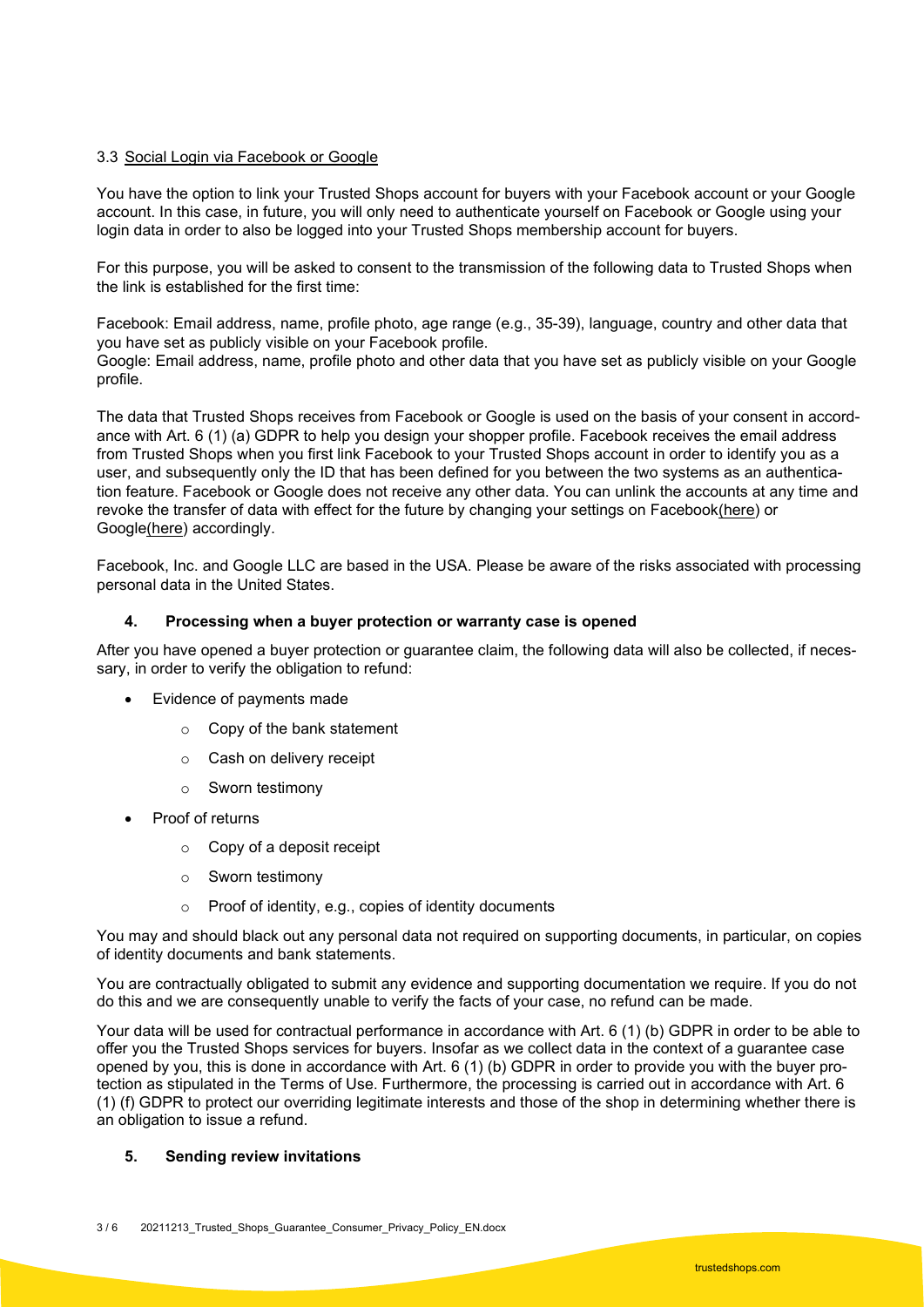If you have registered with us for our services, we will send you review invites as part of the service user agreement. In these cases, the data processing is necessary for the fulfilment of the contract in order to enable you to submit a review and is hence based on Art. 6 (1) (b) GDPR.

If you have given your express consent to a partner company using the Trusted Shops review system during or after your order in accordance with Art. 6 (1) (a) GDPR, we will use your email address to send you a review invite by email on behalf of the partner company. The consent can be revoked at any time by sending a message to the respective partner company.

The partner company for which Trusted Shops sends a review invite receives information from Trusted Shops on the status of the review invite (e.g., whether it has been sent and whether it has arrived). This is done in accordance with Art. 6 (1) (f) GDPR to fulfil the legitimate interest of the partner company to receive information on review invites sent on its behalf, in order to carry out optimisations based on this if necessary, as well as to fulfil the legitimate interest of Trusted Shops to be able to offer this service.

If you submit a review via the Trusted Shops review system, then, in accordance with Article 6 (1) (b) GDPR, Trusted Shops and the rated company will require your e-mail address to ensure the validity and trustworthiness of the review and to contact you if necessary in order to clarify any complaints and verify the submitted review. The e-mail address will be stored for this purpose along with a transaction number and the review, and will be shared with the reviewed company.

The respective partner company from which you have made a purchase is jointly responsible with Trusted Shops for the sending of review invites and the collection and display of information on its status. For further information, please refer to Clause 12.

You have the option of permanently unsubscribing from receiving review invites, regardless of the partner company for which Trusted Shops sends them. In this case, your email address will be placed on an internal blocklist. The processing is carried out in accordance with Art. 6 (1) (f) GDPR in order to fulfil our legitimate interest in preventing the sending of review invites. To unsubscribe permanently, please write an email to the contact stated above or click on the corresponding link in the email.

# **6. Consumer World**

If you register for the Trusted Shops services, a profile will be created using your email address so that you can log in at [https://my.trustedshops.com/.](https://my.trustedshops.com/) There you have, among other things, the possibility to view the secured purchases of the last 12 months, to open buyer protection cases and to submit reviews. In addition, you can make your profile publically visible so that submitted reviews are displayed in a personalised way.

The creation of the profile as well as any processing of personal data in the Consumer World takes place for the fulfilment of contractual obligations in accordance with Art. 6 (1) (b) GDPR.

### **7. Review submission**

If you click on a review invite link or log into the Consumer World (only for registered users), you have the opportunity to review the partner company from which you have made a purchase, or a product that you have purchased and to write a review text. You will find links to the relevant terms of use and privacy policy before submitting the review. The partner company has the possibility to view and manage the submitted reviews in a system provided by Trusted Shops, and to comment on them. In addition, reviews submitted by the partner company can be exported and used for other purposes. The respective partner company and Trusted Shops are jointly responsible for the collection of the review as well as the processing in the systems of Trusted Shops in accordance with Art. 26 GDPR. The respective partner company is solely responsible for any further processing, in particular, for the export of evaluations and subsequent processing, as well as all associated obligations.

# **8. Processing for advertising purposes**

We may use your email address, which we have received from you in the course of registering for the Trusted Shops Services, to send you advertising for our own similar goods or services. Advertising mails like this are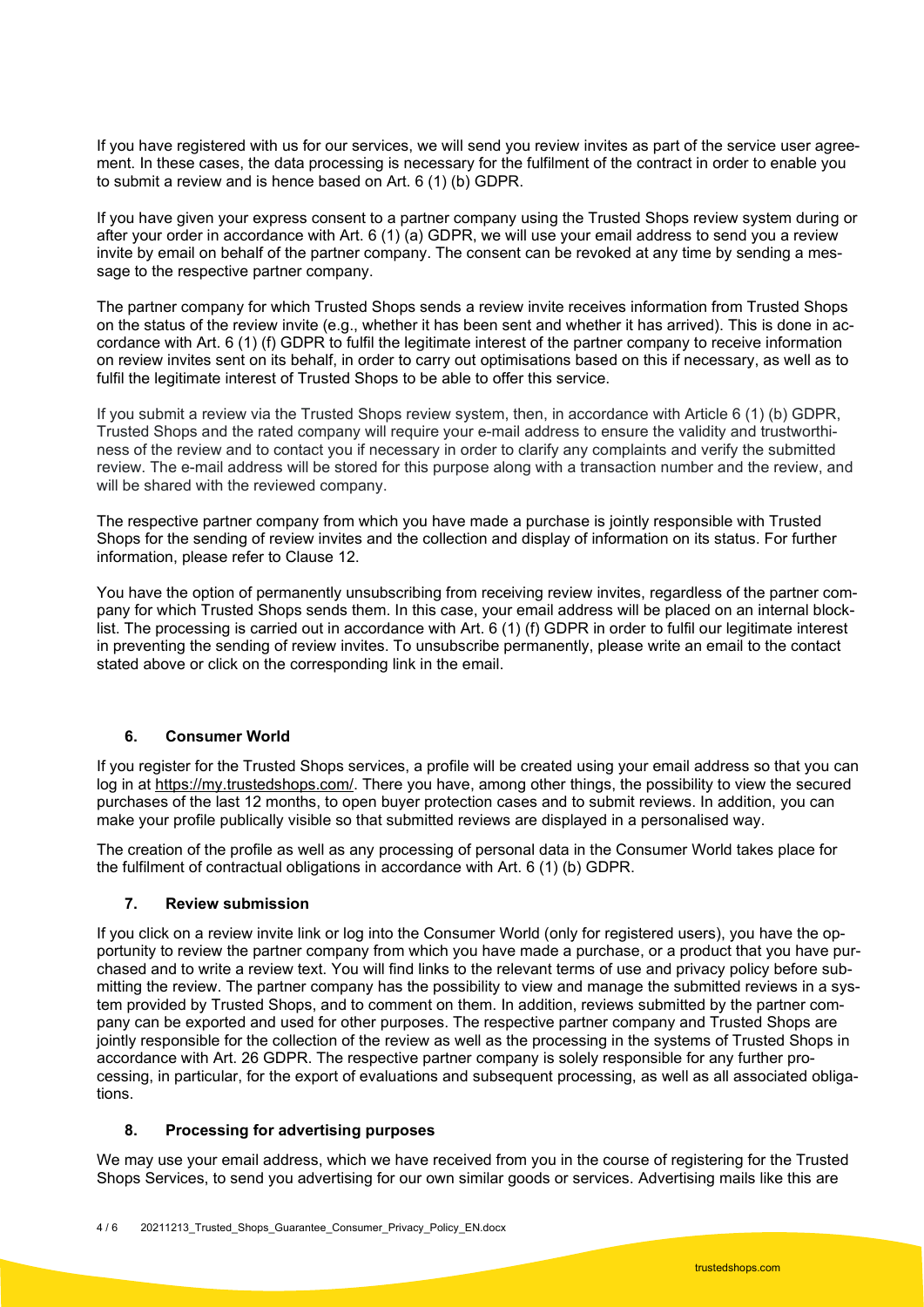sent out in accordance with Art. 6 (1) (f) GDPR for the fulfilment of our legitimate interest to advertise our products. The processing is carried out in accordance with the provisions of Section 7 UWG (German Unfair Competition Act).

# **9. Recipients and categories of recipients incl. third country transfer**

Hereinafter, we will inform you about data recipients or categories of data recipients, i.e., other responsible parties or order processors who receive personal data from Trusted Shops when you use the Trusted Shops services. In addition, we inform you about potential data transmissions to third countries.

# **Guarantor**

The Trusted Shops Buyer Protection is an offer of the Trusted Shops GmbH. The Trusted Shops guarantee is offered by one of the following guarantors:

- Atradius Kreditversicherung, Branch of Atradius Crédito y Caución S.A. de Seguros y Reaseguros, Opladener Straße 14, 50679 Cologne, Germany, Principal Representative: Dr. Thomas Langen, Amtsgericht (Local Court) Köln HRB 89229, main business activity: Credit Insurance, Data Protection Notice:
	- <https://atradius.de/datenschutz.html>
- R+V Versicherung AG, Raiffeisenplatz 1, 65189 Wiesbaden, Amtsgericht Wiesbaden HRB 7934, Data Protection Notice<https://www.ruv.de/datenschutz>

The respective guarantor is selected by Trusted Shops GmbH and will be named to you after you have registered for buyer protection. Transmission of your personal data collected during the use of the Trusted Shops Buyer Protection takes place only between Trusted Shops GmbH and the correspondingly selected guarantor and within the scope of necessity for the processing and/or implementation of the guarantee. This data will not be passed on to other third parties. The guarantor receives personal data only to the extent necessary for the performance of the guarantee.The legal basis for the transmission is Art. 6 para. 1 sentence 1 lit. b(1) (b) GDPR. The disclosure is necessary in order to provide the guarantee service offered by the guarantor.

### Partner company

If you receive a review invite and, potentially, submit a review, the respective partner company will receive information from Trusted Shops as described in this Privacy Policy.

If you open a buyer protection case, it may also be necessary to transmit data to the partner company to which the buyer protection relates. The purpose is to check the plausibility of your information and to give the partner company the opportunity to issue a statement with their view on the matter. The legal basis is Art. 6 (1) (b) GDPR, as the transmission is necessary to provide the buyer protection. Moreover, the transmission is also based on Art. 6 (1) (f) GDPR. The transmission is necessary to protect our legitimate interest in determining whether or not there is a valid buyer protection / guarantee claim. In addition, the partner company also has a legitimate interest to comment and defend themselves.

### Use of service providers

In addition, we use various service providers that process data on our behalf in order to provide our services, for example, for hosting, email dispatch, or subscription and payment management. Generally, data processing takes place in member states of the European Union (EU) or the European Economic Area (EEA). Your personal data collected when using the Trusted Shops Buyer Protection is only transferred to third countries if you contact our customer service that uses a ticket system provider as a subprocessor in order to process enquiries and requests. We have concluded [standard data protection clauses](https://eur-lex.europa.eu/legal-content/EN/TXT/PDF/?uri=CELEX:32010D0087&from=EN) with our service providers in accordance with Art. 46 (2) (c) GDPR. In addition, our service provider for the ticket system has adopted Binding Corporate [Rules](https://d1eipm3vz40hy0.cloudfront.net/pdf/ZENDESK%20-%20BCR%20Processor%20Policy.pdf) approved by the competent supervisory authority in accordance with Art. 47 GDPR. Nevertheless, there may be risks associated with processing personal data in third countries. Please refer to the "Third Country Transfer" section of the Privacy Policy on our website.

# **10. Automated decision making including profiling**

Using the Trusted Shops Buyer Protection does not entail any automated decision-making processes. Profiling within the meaning of Art. 4 No. 4 GDPR does not take place.